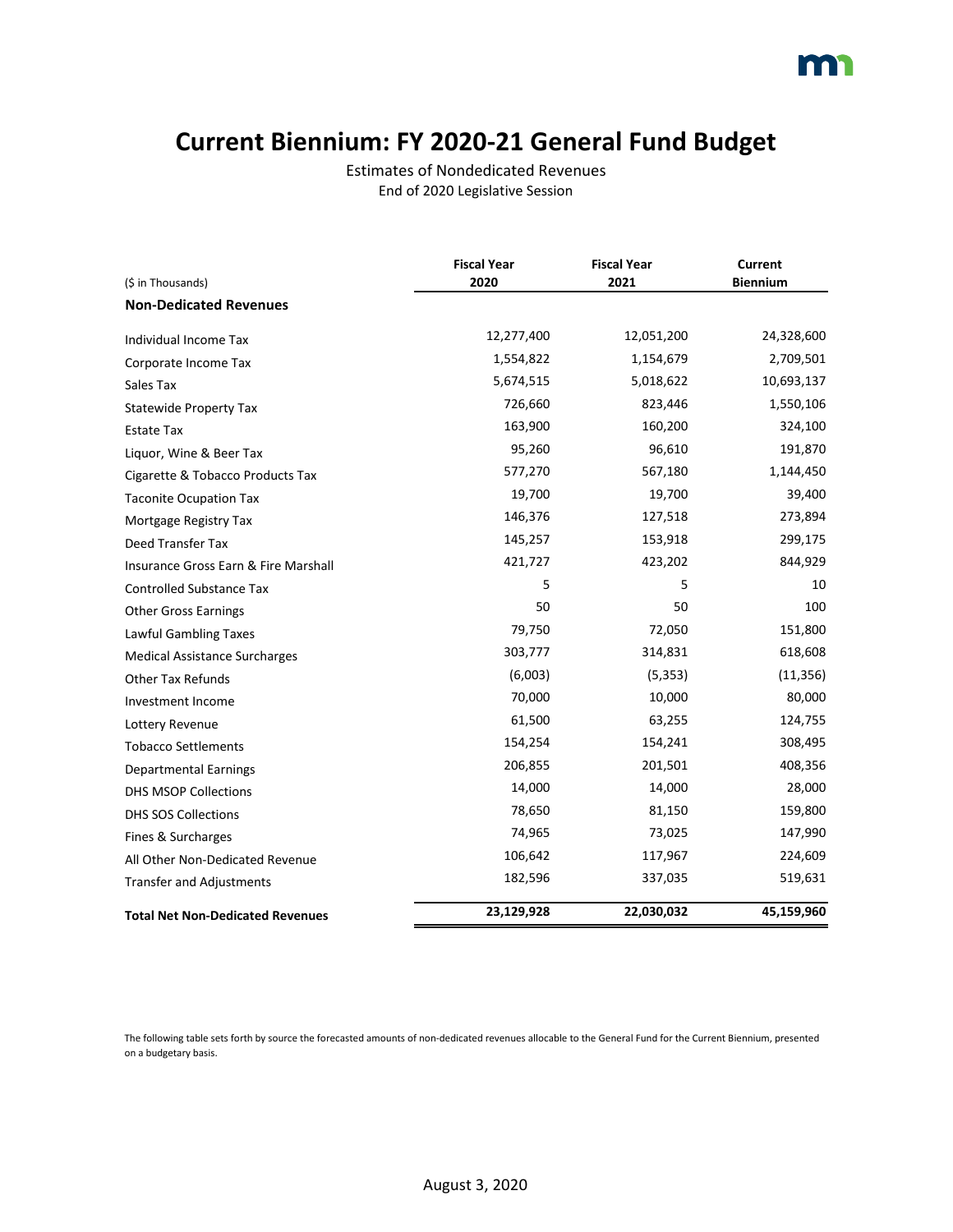

### **FY 2020-21 General Fund Budget**

End of 2020 Legislative Session vs May 2020 Interim Budget Projection

|                                           | May<br>FY 2020-21 | <b>Enacted</b><br>FY 2020-21 | \$<br>Change |
|-------------------------------------------|-------------------|------------------------------|--------------|
| <b>Actual &amp; Estimated Resources</b>   |                   |                              |              |
| <b>Balance Forward From Prior Year</b>    | 3,971,359         | 3,971,359                    | 0            |
| <b>Current Resources:</b>                 |                   |                              |              |
| <b>Tax Revenues</b>                       | 43,158,324        | 43,158,324                   | 0            |
| Non-Tax Revenues                          | 1,463,396         | 1,482,005                    | 18,609       |
| Subtotal - Non-Dedicated Revenue          | 44,621,720        | 44,640,329                   | 18,609       |
| Transfers In                              | 455,986           | 455,986                      | 0            |
| Prior Year Adjustments                    | 63,645            | 63,645                       | 0            |
| Subtotal - Other Revenue                  | 519,631           | 519,631                      | $\Omega$     |
| <b>Budget Changes - Taxes</b>             | 0                 | 0                            | 0            |
| <b>Budget Changes - Non-Taxes</b>         | 0                 | $-12$                        | $-12$        |
| <b>Subtotal-Current Resources</b>         | 45,141,351        | 45,159,960                   | 18,609       |
| <b>Total Resources Available</b>          | 49,112,710        | 49,131,319                   | 18,609       |
| <b>Actual &amp; Estimated Spending</b>    |                   |                              |              |
| E-12 Education                            | 19,998,881        | 19,998,663                   | $-218$       |
| <b>Higher Education</b>                   | 3,406,152         | 3,406,152                    | 0            |
| Property Tax Aids & Credits               | 3,883,178         | 3,883,178                    | 0            |
| Health & Human Services                   | 14,814,403        | 14,721,570                   | $-92,833$    |
| Public Safety & Judiciary                 | 2,543,942         | 2,551,079                    | 7,137        |
| Transportation                            | 348,637           | 348,637                      | 0            |
| Environment                               | 342,180           | 342,180                      | 0            |
| Agriculture & Housing                     | 248,959           | 248,959                      | 0            |
| Jobs, Economic Development & Commerce     | 382,264           | 382,384                      | 120          |
| State Government & Veterans               | 1,412,841         | 1,415,693                    | 2,852        |
| <b>Debt Service</b>                       | 1,130,051         | 1,130,051                    | 0            |
| Capital Projects & Grants                 | 271,904           | 271,904                      | 0            |
| <b>Estimated Cancellations</b>            | $-20,000$         | $-20,000$                    | U            |
| <b>Total Expenditures &amp; Transfers</b> | 48,763,392        | 48,680,450                   | $-82,942$    |
| <b>Balance Before Reserves</b>            | 349,318           | 450,869                      | 101,551      |
| Cash Flow Account                         | 350,000           | 350,000                      | 0            |
| <b>Budget Reserve</b>                     | 2,358,698         | 2,377,319                    | 18,621       |
| <b>Stadium Reserve</b>                    | 66,255            | 66,255                       | 0            |
| <b>Budgetary Balance</b>                  | $-2,425,635$      | $-2,342,705$                 | 82,930       |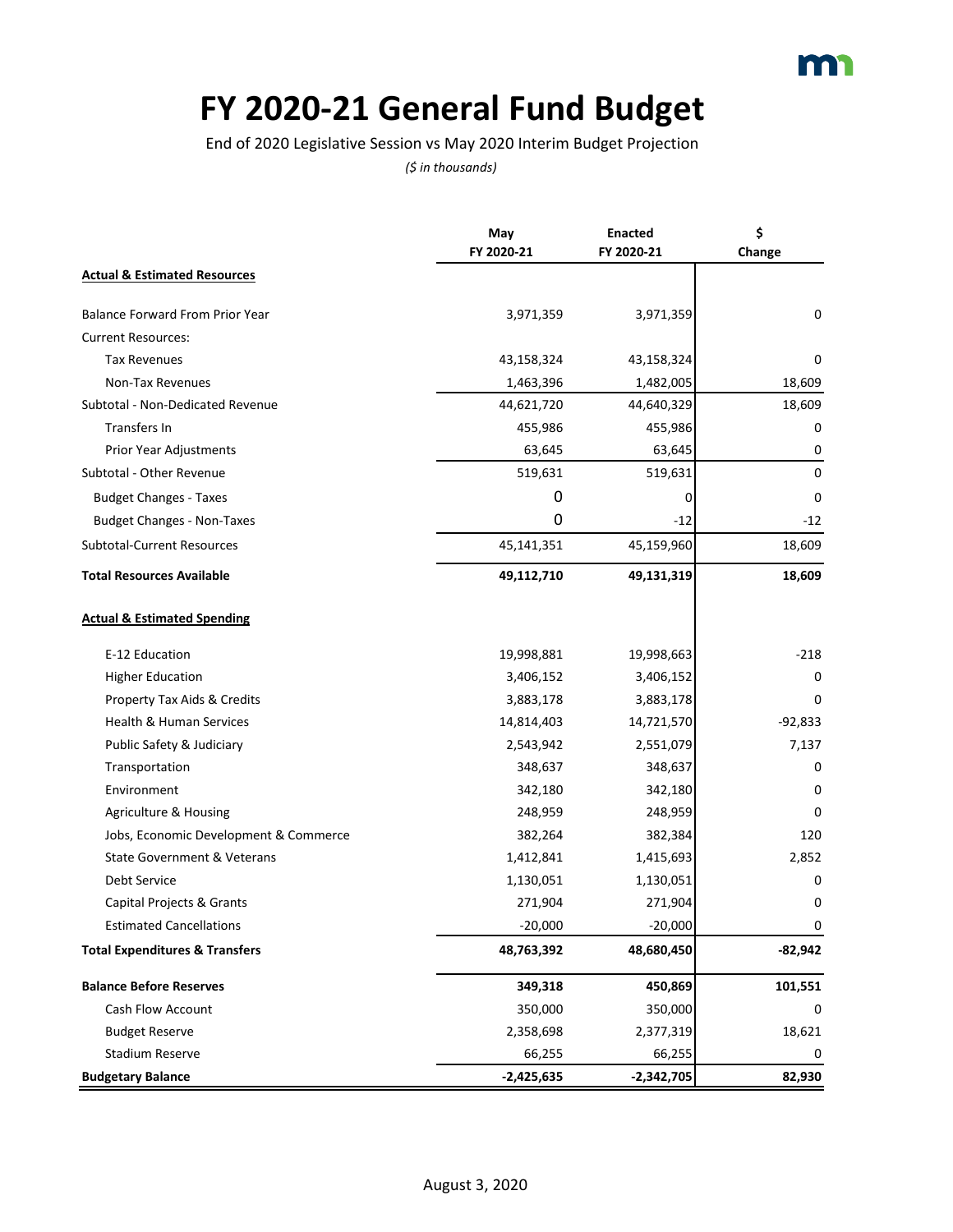

## **FY 2022-23 General Fund Budget**

End of 2020 Legislative Session vs May 2020 Interim Budget Projection

|                                           | May          | <b>Enacted</b> | \$          |
|-------------------------------------------|--------------|----------------|-------------|
|                                           | FY 2022-23   | FY 2022-23     | Change      |
| <b>Actual &amp; Estimated Resources</b>   |              |                |             |
| <b>Balance Forward From Prior Year</b>    | 349,318      | 450,869        | 101,551     |
| <b>Current Resources:</b>                 |              |                |             |
| <b>Tax Revenues</b>                       | 44,999,075   | 44,999,075     | 0           |
| Non-Tax Revenues                          | 1,390,025    | 1,390,004      | $-21$       |
| Subtotal - Non-Dedicated Revenue          | 46,389,100   | 46,389,079     | $-21$       |
| Transfers In                              | 183,460      | 183,460        | $\mathbf 0$ |
| Prior Year Adjustments                    | 74,486       | 74,486         | 0           |
| Subtotal - Other Revenue                  | 257,946      | 257,946        | $\mathbf 0$ |
| <b>Budget Changes - Taxes</b>             | 0            | 0              | 0           |
| <b>Budget Changes - Non-Taxes</b>         | 0            | $-21$          | $-21$       |
| <b>Subtotal-Current Resources</b>         | 46,647,046   | 46,647,025     | $-21$       |
| <b>Total Resources Available</b>          | 46,996,364   | 47,097,894     | 101,530     |
| <b>Actual &amp; Estimated Spending</b>    |              |                |             |
| E-12 Education                            | 20,744,714   | 20,744,929     | 215         |
| <b>Higher Education</b>                   | 3,406,128    | 3,406,128      | 0           |
| Property Tax Aids & Credits               | 4,170,233    | 4,170,233      | 0           |
| <b>Health &amp; Human Services</b>        | 16,710,282   | 16,720,429     | 10,147      |
| Public Safety & Judiciary                 | 2,516,434    | 2,536,564      | 20,130      |
| Transportation                            | 246,996      | 246,996        | 0           |
| Environment                               | 332,276      | 332,276        | 0           |
| Agriculture & Housing                     | 242,842      | 242,842        | 0           |
| Jobs, Economic Development & Commerce     | 328,988      | 329,082        | 94          |
| <b>State Government &amp; Veterans</b>    | 1,172,237    | 1,172,213      | $-24$       |
| <b>Debt Service</b>                       | 1,204,966    | 1,204,966      | 0           |
| Capital Projects & Grants                 | 304,110      | 304,110        | 0           |
| <b>Estimated Cancellations</b>            | $-20,000$    | $-20,000$      | $\pmb{0}$   |
| <b>Total Expenditures &amp; Transfers</b> | 51,360,206   | 51,390,768     | 30,562      |
| <b>Balance Before Reserves</b>            | -4,363,842   | -4,292,874     | 70,968      |
| Cash Flow Account                         | 350,000      | 350,000        | 0           |
| <b>Budget Reserve</b>                     | 1,867,329    | 1,885,950      | 18,621      |
| <b>Stadium Reserve</b>                    | 100,942      | 100,942        | 0           |
| <b>Budgetary Balance</b>                  | $-6,682,113$ | $-6,629,766$   | 52,347      |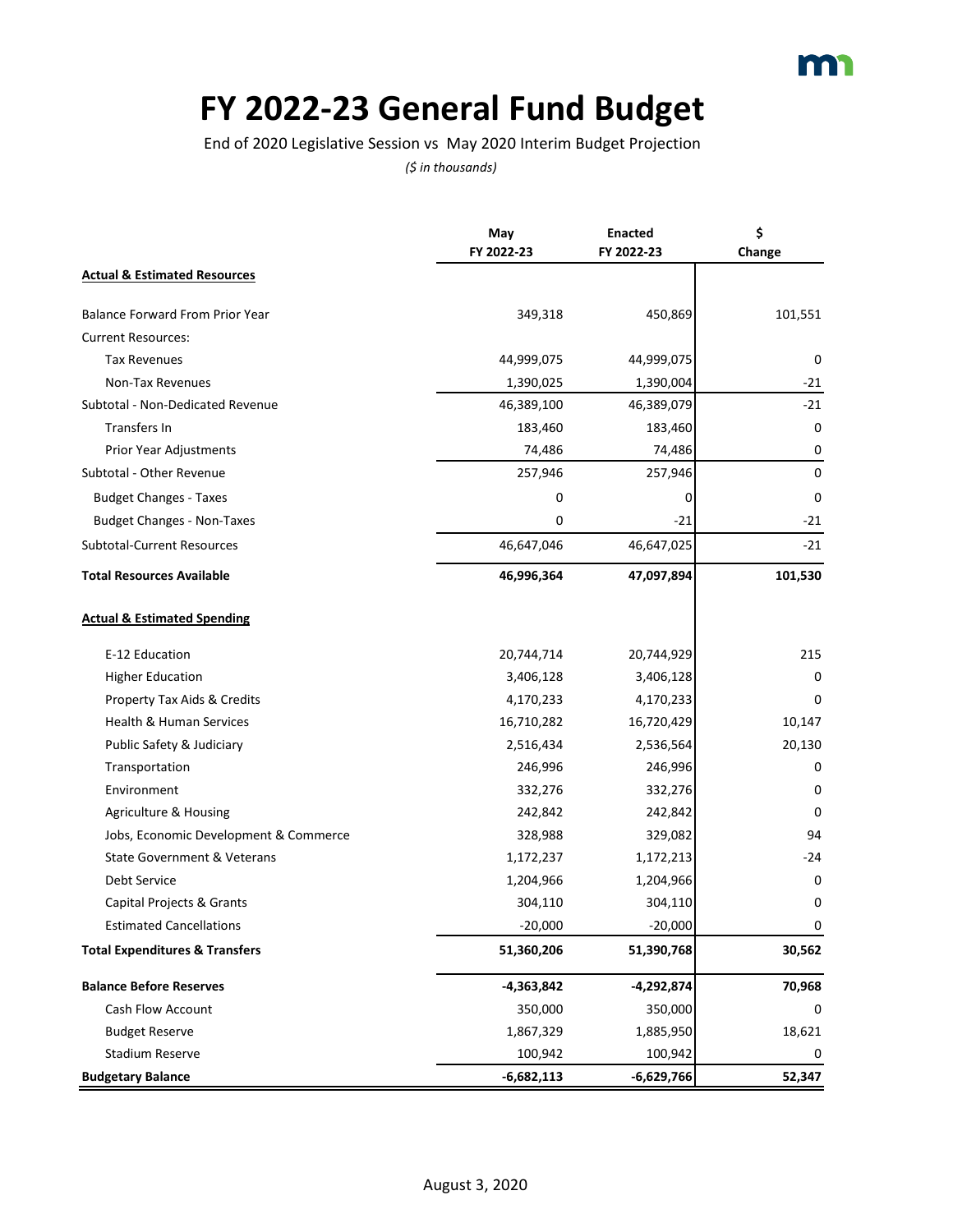

### **FY 2020-21 General Fund Budget**

#### End of 2020 Legislative Session

|                                           | <b>Enacted</b><br>FY 2020 | <b>Enacted</b><br>FY 2021 | <b>Biennial Total</b><br>FY 2020-21 |
|-------------------------------------------|---------------------------|---------------------------|-------------------------------------|
| <b>Actual &amp; Estimated Resources</b>   |                           |                           |                                     |
| <b>Balance Forward From Prior Year</b>    | 3,971,359                 | 2,910,781                 | 3,971,359                           |
| <b>Current Resources:</b>                 |                           |                           |                                     |
| <b>Tax Revenues</b>                       | 22,180,466                | 20,977,858                | 43,158,324                          |
| Non-Tax Revenues                          | 766,866                   | 715,139                   | 1,482,005                           |
| Subtotal - Non-Dedicated Revenue          | 22,947,332                | 21,692,997                | 44,640,329                          |
| Transfers In                              | 155,936                   | 300,050                   | 455,986                             |
| Prior Year Adjustments                    | 26,660                    | 36,985                    | 63,645                              |
| Subtotal - Other Revenue                  | 182,596                   | 337,035                   | 519,631                             |
| <b>Budget Changes - Taxes</b>             | 0                         | 0                         | 0                                   |
| <b>Budget Changes - Non-Taxes</b>         | $-342$                    | 330                       | $-12$                               |
| Subtotal-Current Resources                | 23,129,928                | 22,030,032                | 45,159,960                          |
| <b>Total Resources Available</b>          | 27,101,287                | 24,940,813                | 49,131,319                          |
| <b>Actual &amp; Estimated Spending</b>    |                           |                           |                                     |
| E-12 Education                            | 9,853,360                 | 10,145,303                | 19,998,663                          |
| <b>Higher Education</b>                   | 1,698,853                 | 1,707,299                 | 3,406,152                           |
| Property Tax Aids & Credits               | 1,872,901                 | 2,010,277                 | 3,883,178                           |
| Health & Human Services                   | 7,262,133                 | 7,459,437                 | 14,721,570                          |
| Public Safety & Judiciary                 | 1,284,418                 | 1,266,661                 | 2,551,079                           |
| Transportation                            | 210,447                   | 138,190                   | 348,637                             |
| Environment                               | 174,898                   | 167,282                   | 342,180                             |
| Agriculture & Housing                     | 128,833                   | 120,126                   | 248,959                             |
| Jobs, Economic Development & Commerce     | 211,867                   | 170,517                   | 382,384                             |
| <b>State Government &amp; Veterans</b>    | 827,681                   | 588,012                   | 1,415,693                           |
| Debt Service                              | 540,081                   | 589,970                   | 1,130,051                           |
| Capital Projects & Grants                 | 130,034                   | 141,870                   | 271,904                             |
| <b>Estimated Cancellations</b>            | $-5,000$                  | $-15,000$                 | $-20,000$                           |
| <b>Total Expenditures &amp; Transfers</b> | 24,190,506                | 24,489,944                | 48,680,450                          |
| <b>Balance Before Reserves</b>            | 2,910,781                 | 450,869                   | 450,869                             |
| Cash Flow Account                         | 350,000                   | 350,000                   | 350,000                             |
| <b>Budget Reserve</b>                     | 2,358,698                 | 2,377,319                 | 2,377,319                           |
| <b>Stadium Reserve</b>                    | 56,052                    | 66,255                    | 66,255                              |
| <b>Budgetary Balance</b>                  | 146,031                   | $-2,342,705$              | $-2,342,705$                        |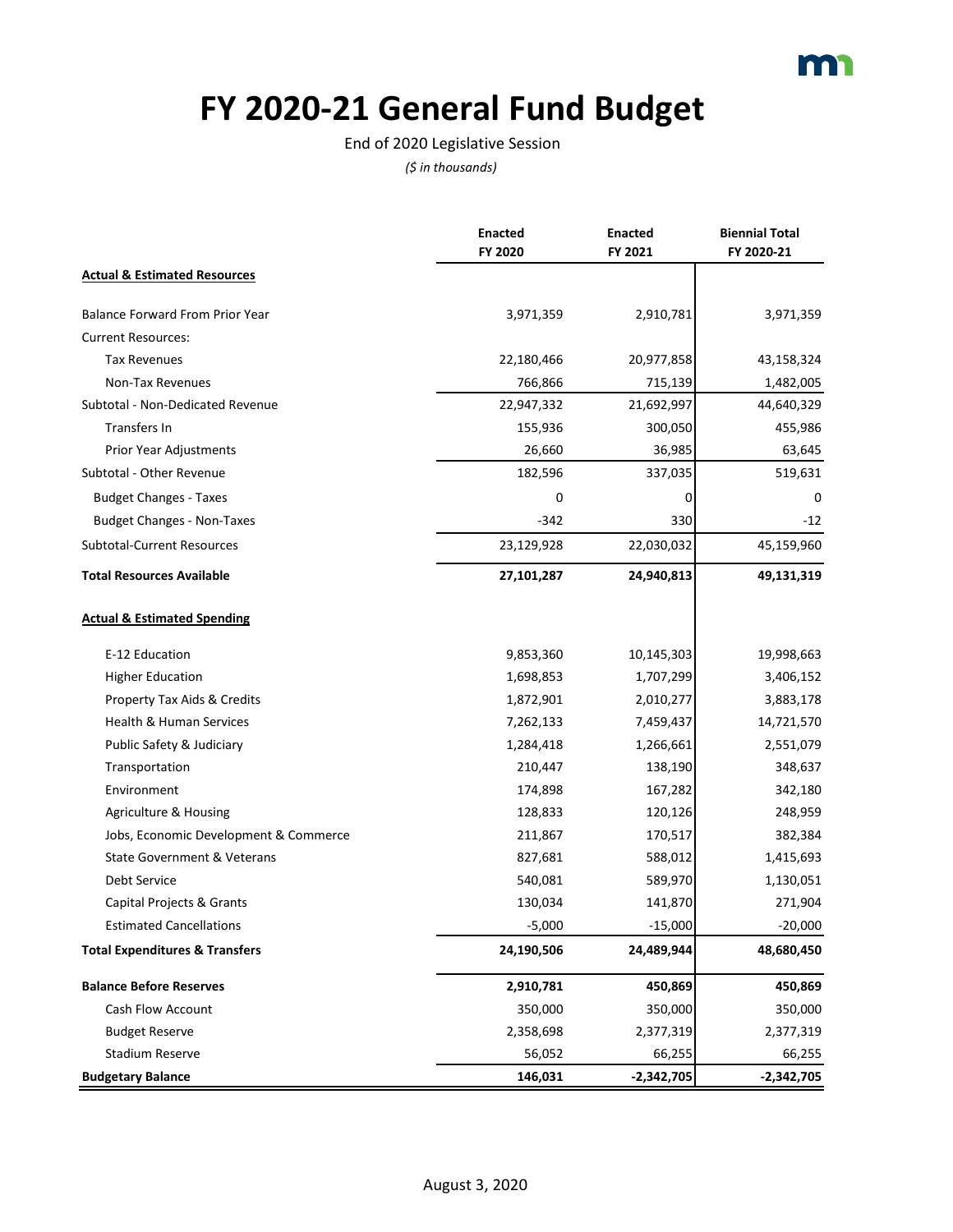

### **FY 2022-23 General Fund Budget**

#### End of 2020 Legislative Session

|                                           | <b>Enacted</b> | <b>Enacted</b> | <b>Biennial Total</b> |
|-------------------------------------------|----------------|----------------|-----------------------|
|                                           | FY 2022        | FY 2023        | FY 2022-23            |
| <b>Actual &amp; Estimated Resources</b>   |                |                |                       |
| <b>Balance Forward From Prior Year</b>    | 450,869        | $-2,136,208$   | 450,869               |
| <b>Current Resources:</b>                 |                |                |                       |
| <b>Tax Revenues</b>                       | 22,023,119     | 22,975,956     | 44,999,075            |
| Non-Tax Revenues                          | 699,015        | 690,989        | 1,390,004             |
| Subtotal - Non-Dedicated Revenue          | 22,722,134     | 23,666,945     | 46,389,079            |
| Transfers In                              | 152,689        | 30,771         | 183,460               |
| Prior Year Adjustments                    | 37,243         | 37,243         | 74,486                |
| Subtotal - Other Revenue                  | 189,932        | 68,014         | 257,946               |
| <b>Budget Changes - Taxes</b>             | 0              | 0              | 0                     |
| <b>Budget Changes - Non-Taxes</b>         | $-11$          | $-10$          | $-21$                 |
| <b>Subtotal-Current Resources</b>         | 22,912,066     | 23,734,959     | 46,647,025            |
| <b>Total Resources Available</b>          | 23,362,935     | 21,598,751     | 47,097,894            |
| <b>Actual &amp; Estimated Spending</b>    |                |                |                       |
| E-12 Education                            | 10,295,653     | 10,449,276     | 20,744,929            |
| <b>Higher Education</b>                   | 1,703,064      | 1,703,064      | 3,406,128             |
| Property Tax Aids & Credits               | 2,070,142      | 2,100,091      | 4,170,233             |
| Health & Human Services                   | 8,250,432      | 8,469,997      | 16,720,429            |
| Public Safety & Judiciary                 | 1,267,027      | 1,269,537      | 2,536,564             |
| Transportation                            | 123,718        | 123,278        | 246,996               |
| Environment                               | 166,177        | 166,099        | 332,276               |
| Agriculture & Housing                     | 121,421        | 121,421        | 242,842               |
| Jobs, Economic Development & Commerce     | 162,918        | 166,164        | 329,082               |
| <b>State Government &amp; Veterans</b>    | 584,975        | 587,238        | 1,172,213             |
| Debt Service                              | 610,195        | 594,771        | 1,204,966             |
| Capital Projects & Grants                 | 148,421        | 155,689        | 304,110               |
| <b>Estimated Cancellations</b>            | $-5,000$       | $-15,000$      | $-20,000$             |
| <b>Total Expenditures &amp; Transfers</b> | 25,499,143     | 25,891,625     | 51,390,768            |
| <b>Balance Before Reserves</b>            | $-2,136,208$   | $-4,292,874$   | -4,292,874            |
| Cash Flow Account                         | 350,000        | 350,000        | 350,000               |
| <b>Budget Reserve</b>                     | 1,885,950      | 1,885,950      | 1,885,950             |
| <b>Stadium Reserve</b>                    | 80,827         | 100,942        | 100,942               |
| <b>Budgetary Balance</b>                  | $-4,452,985$   | $-6,629,766$   | -6,629,766            |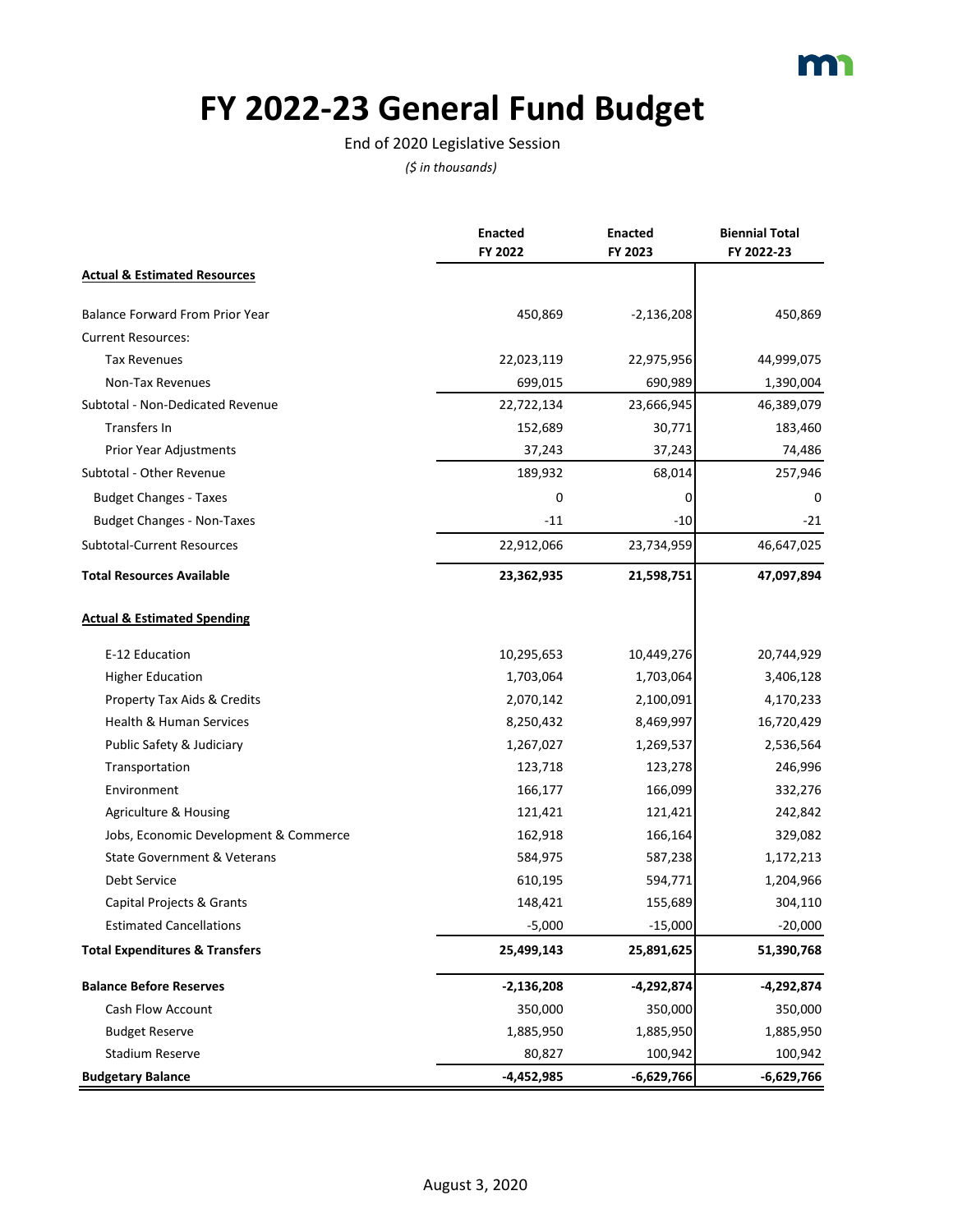# **FY 2018-23 Planning Horizon**

#### End of 2020 Legislative Session

|                                           | Actual<br>FY 2018-19 | <b>Enacted</b><br>FY 2020-21 | <b>Enacted</b><br>FY 2022-23 |
|-------------------------------------------|----------------------|------------------------------|------------------------------|
| <b>Actual &amp; Estimated Resources</b>   |                      |                              |                              |
| <b>Balance Forward From Prior Year</b>    | 3,333,262            | 3,971,359                    | 450,869                      |
| <b>Current Resources:</b>                 |                      |                              |                              |
| <b>Tax Revenues</b>                       | 43,847,316           | 43,158,324                   | 44,999,075                   |
| Non-Tax Revenues                          | 1,692,791            | 1,482,005                    | 1,390,004                    |
| Subtotal - Non-Dedicated Revenue          | 45,540,107           | 44,640,329                   | 46,389,079                   |
| Dedicated Revenue                         | 1,996                | 0                            | 0                            |
| Transfers In                              | 333,079              | 455,986                      | 183,460                      |
| Prior Year Adjustments                    | 164,293              | 63,645                       | 74,486                       |
| Subtotal - Other Revenue                  | 499,368              | 519,631                      | 257,946                      |
| Subtotal-Current Resources                | 46,039,475           | 45,159,948                   | 46,647,004                   |
| <b>Total Resources Available</b>          | 49,372,737           | 49,131,307                   | 47,097,873                   |
| <b>Actual &amp; Estimated Spending</b>    |                      |                              |                              |
| E-12 Education                            | 18,820,859           | 19,998,663                   | 20,744,929                   |
| <b>Higher Education</b>                   | 3,293,649            | 3,406,152                    | 3,406,128                    |
| Property Tax Aids & Credits               | 3,650,488            | 3,883,178                    | 4,170,233                    |
| Health & Human Services                   | 13,298,218           | 14,721,570                   | 16,720,429                   |
| Public Safety & Judiciary                 | 2,356,579            | 2,551,079                    | 2,536,564                    |
| Transportation                            | 362,560              | 348,637                      | 246,996                      |
| Environment                               | 353,458              | 342,180                      | 332,276                      |
| Agriculture & Housing                     | 236,742              | 248,959                      | 242,842                      |
| Jobs, Economic Development & Commerce     | 425,357              | 382,384                      | 329,082                      |
| <b>State Government &amp; Veterans</b>    | 1,196,395            | 1,415,693                    | 1,172,213                    |
| Debt Service                              | 1,112,908            | 1,130,051                    | 1,204,966                    |
| Capital Projects & Grants                 | 294,118              | 271,904                      | 304,110                      |
| Other                                     | 47                   | 0                            | 0                            |
| <b>Estimated Cancellations</b>            | 0                    | $-20,000$                    | $-20,000$                    |
| <b>Total Expenditures &amp; Transfers</b> | 45,401,378           | 48,680,450                   | 51,390,768                   |
| <b>Balance Before Reserves</b>            | 3,971,359            | 450,857                      | -4,292,895                   |
| Cash Flow Account                         | 350,000              | 350,000                      | 350,000                      |
| <b>Budget Reserve</b>                     | 2,074,733            | 2,377,319                    | 1,885,950                    |
| <b>Stadium Reserve</b>                    | 55,075               | 66,255                       | 100,942                      |
| <b>Appropriations Carried Forward</b>     | 70,978               | 0                            | 0                            |
| <b>Budgetary Balance</b>                  | 1,420,573            | $-2,342,717$                 | -6,629,787                   |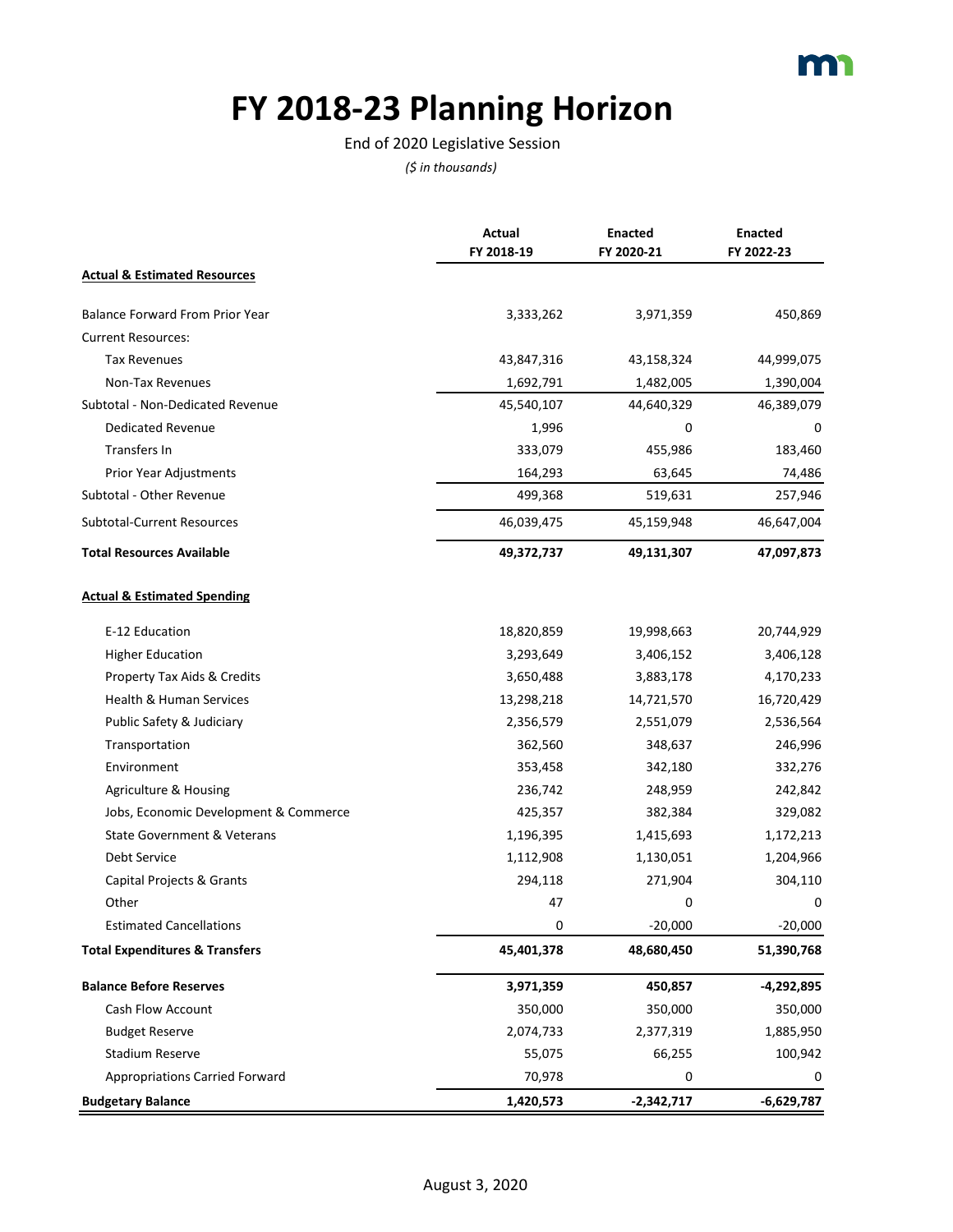# **Biennial Comparison**

End of 2020 Legislative Session

|                                           | Actual     | <b>Enacted</b> | \$           |
|-------------------------------------------|------------|----------------|--------------|
|                                           | FY 2018-19 | FY 2020-21     | Change       |
| <b>Actual &amp; Estimated Resources</b>   |            |                |              |
| <b>Balance Forward From Prior Year</b>    | 3,333,262  | 3,971,359      | 638,097      |
| <b>Current Resources:</b>                 |            |                |              |
| <b>Tax Revenues</b>                       | 43,847,316 | 43,158,324     | $-688,992$   |
| Non-Tax Revenues                          | 1,692,791  | 1,482,005      | $-210,786$   |
| Subtotal - Non-Dedicated Revenue          | 45,540,107 | 44,640,329     | -899,778     |
| <b>Dedicated Revenue</b>                  | 1,996      | O              | $-1,996$     |
| Transfers In                              | 333,079    | 455,986        | 122,907      |
| Prior Year Adjustments                    | 164,293    | 63,645         | $-100,648$   |
| Subtotal - Other Revenue                  | 499,368    | 519,631        | 20,263       |
| <b>Budget Changes - Taxes</b>             | 0          | 0              | 0            |
| <b>Budget Changes - Non-Taxes</b>         | 0          | $-12$          | $-12$        |
| Subtotal-Current Resources                | 46,039,475 | 45,159,960     | $-879,515$   |
| <b>Total Resources Available</b>          | 49,372,737 | 49,131,319     | $-241,418$   |
| <b>Actual &amp; Estimated Spending</b>    |            |                |              |
| E-12 Education                            | 18,820,859 | 19,998,663     | 1,177,804    |
| <b>Higher Education</b>                   | 3,293,649  | 3,406,152      | 112,503      |
| Property Tax Aids & Credits               | 3,650,488  | 3,883,178      | 232,690      |
| <b>Health &amp; Human Services</b>        | 13,298,218 | 14,721,570     | 1,423,352    |
| Public Safety & Judiciary                 | 2,356,579  | 2,551,079      | 194,500      |
| Transportation                            | 362,560    | 348,637        | $-13,923$    |
| Environment                               | 353,458    | 342,180        | $-11,278$    |
| Agriculture & Housing                     | 236,742    | 248,959        | 12,217       |
| Jobs, Economic Development & Commerce     | 425,357    | 382,384        | $-42,973$    |
| <b>State Government &amp; Veterans</b>    | 1,196,395  | 1,415,693      | 219,298      |
| <b>Debt Service</b>                       | 1,112,908  | 1,130,051      | 17,143       |
| Capital Projects & Grants                 | 294,118    | 271,904        | $-22,214$    |
| Other                                     | 47         | 0              | -47          |
| <b>Estimated Cancellations</b>            | 0          | $-20,000$      | $-20,000$    |
| <b>Total Expenditures &amp; Transfers</b> | 45,401,378 | 48,680,450     | 3,279,072    |
| <b>Balance Before Reserves</b>            | 3,971,359  | 450,869        | $-3,520,490$ |
| <b>Cash Flow Account</b>                  | 350,000    | 350,000        |              |
| <b>Budget Reserve</b>                     | 2,074,733  | 2,377,319      | 302,586      |
| <b>Stadium Reserve</b>                    | 55,075     | 66,255         | 11,180       |
| <b>Appropriations Carried Forward</b>     | 70,978     | 0              | $-70,978$    |
| <b>Budgetary Balance</b>                  | 1,420,573  | $-2,342,705$   | -3,763,278   |